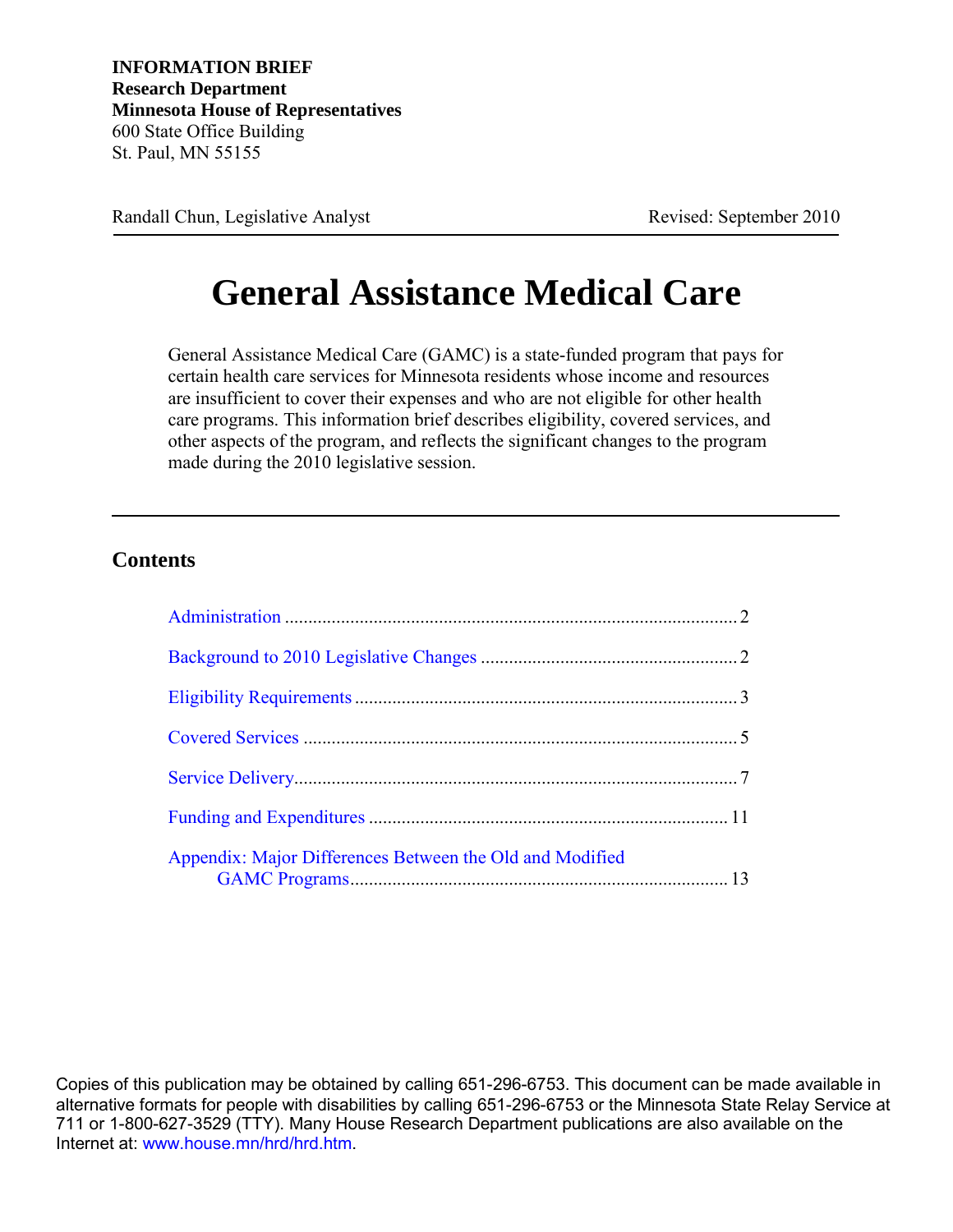## <span id="page-1-2"></span><span id="page-1-0"></span>**Administration**

The GAMC program was established by the legislature in 1975 and was implemented on January 1, 1976. The GAMC law is codified in [Minnesota Statutes, chapter 256D](https://www.revisor.mn.gov/statutes/?id=256D) (see especially §§ [256D.03](https://www.revisor.mn.gov/statutes/?id=256D.03) and [256D.031](https://www.revisor.mn.gov/statutes/?id=256D.031)). State law gives the Department of Human Services (DHS) the authority to administer the program and sets requirements related to eligibility, the provision of heath care services, state and county duties, and provider payments. County human services agencies determine eligibility for GAMC.

## <span id="page-1-1"></span>**Background to 2010 Legislative Changes**

On May 14, 2009, Governor Pawlenty line-item vetoed the \$378 million fiscal year 2011 general fund appropriation for GAMC in the health and human services finance bill ([Laws 2009, ch.](https://www.revisor.mn.gov/laws/?id=79&doctype=Chapter&year=2009&type=0) [79/H.F. 1362](https://www.revisor.mn.gov/laws/?id=79&doctype=Chapter&year=2009&type=0)). In June 2009, the governor announced that he would reduce the fiscal year 2010 general fund appropriation for GAMC by \$15 million through unallotment. This reduction in funding would have required GAMC coverage to end beginning March 1, 2010, due to the lag in provider billing for services and the need to pay program expenditures out of the fiscal year 2010 appropriation.

In late 2009, the governor proposed that all GAMC enrollees be transitioned to the MinnesotaCare program,<sup>[1](#page-1-3)</sup> with MinnesotaCare coverage for current GAMC enrollees taking effect on March 1, 2010. This proposal was an expansion of existing GAMC eligibility criteria, under which GAMC applicants who did not belong to a qualifying group were transitioned to MinnesotaCare. As was the case under the existing transition procedure, GAMC enrollees transitioned to MinnesotaCare under the governor's proposal would have been automatically eligible for MinnesotaCare and exempt from any MinnesotaCare insurance barriers and MinnesotaCare premiums until their six-month renewal (the enrollee share of premiums would have been paid by counties for the first six months). At the enrollees' six-month renewal, all MinnesotaCare eligibility criteria would apply and enrollees would be subject to premiums. Given the elimination of GAMC funding, persons applying for GAMC on or after March 1, 2010, would have had a delay in coverage for one or more months, until they could be transitioned into the MinnesotaCare program.<sup>[2](#page-1-4)</sup>

Early in the 2010 session, the legislature passed legislation that would have established a modified GAMC program [\(Laws 2010, ch. 182\)](https://www.revisor.mn.gov/laws/?id=182&doctype=Chapter&year=2010&type=0). This legislation was vetoed by the governor on February 18, 2010. Following consultation with the governor, the legislature then passed a second piece of legislation establishing a modified GAMC program [\(Laws 2010, ch. 200\)](https://www.revisor.mn.gov/laws/?id=200&doctype=Chapter&year=2010&type=0). This legislation was signed by the governor on March 26, 2010. Selected provisions of [chapter 200](https://www.revisor.mn.gov/laws/?id=200&doctype=Chapter&year=2010&type=0)

<span id="page-1-3"></span><sup>&</sup>lt;sup>1</sup> MinnesotaCare is a jointly funded, federal-state program that provides subsidized health coverage to families, children, and pregnant women with incomes up to 275 percent of the federal poverty guidelines (FPG), and adults without children with incomes up to 250 percent of FPG. MinnesotaCare enrollees pay premiums based on a sliding scale.

<span id="page-1-4"></span><sup>&</sup>lt;sup>2</sup> Under the existing transition procedure, GAMC enrollees received fee-for-service coverage under GAMC for about one to two months before enrollment in a MinnesotaCare managed care plan became effective. With the elimination of funding, this GAMC fee-for-service coverage would not be available.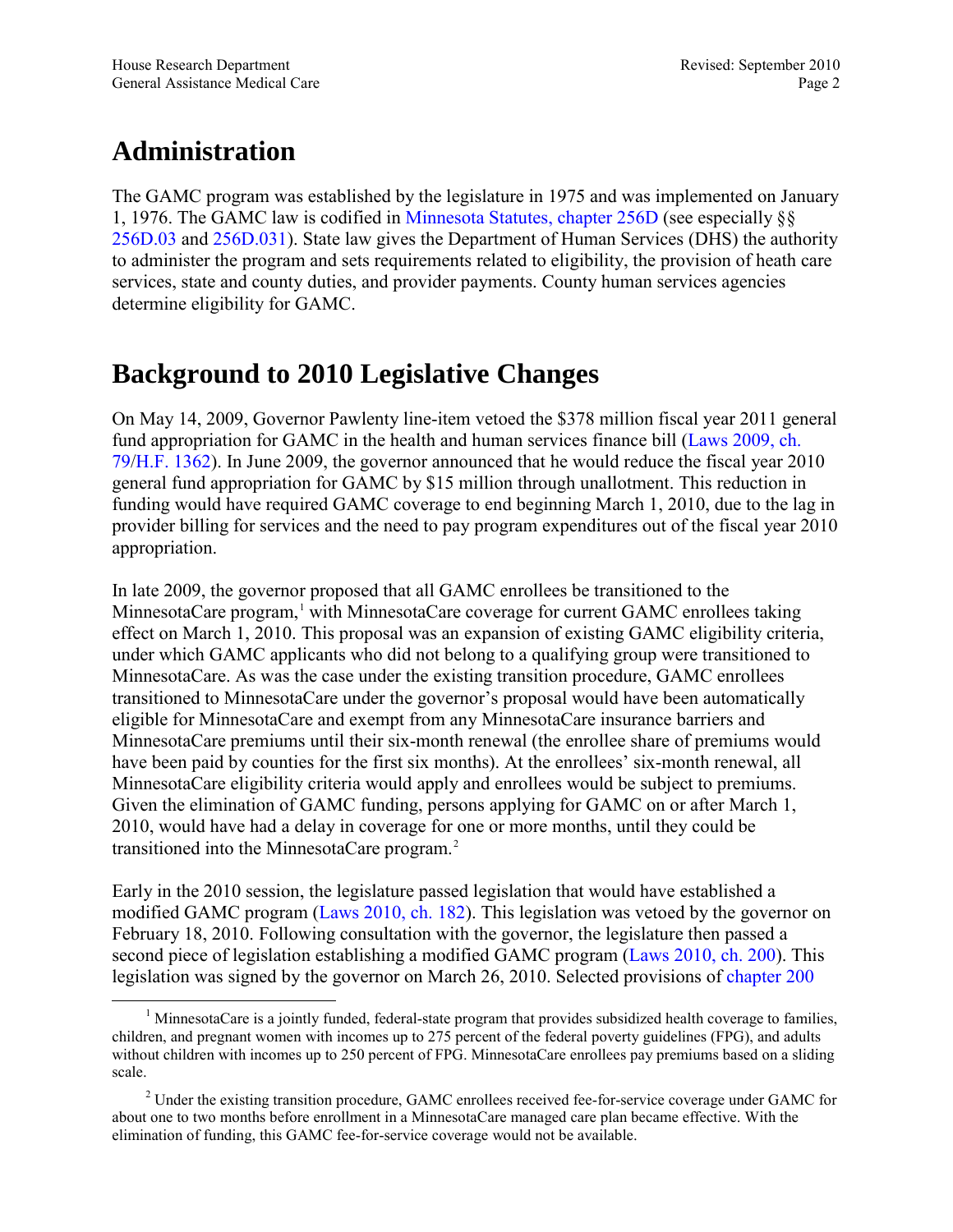<span id="page-2-1"></span>were modified by the omnibus budget bill [\(Laws 2010, 1st spec. sess., ch. 1\)](https://www.revisor.mn.gov/laws/?id=1&doctype=Chapter&year=2010&type=1) that was signed by the governor on May 21, 2010. This information brief describes the modified GAMC program enacted in [chapter 200](https://www.revisor.mn.gov/laws/?id=200&doctype=Chapter&year=2010&type=0) and modified by [chapter 1](https://www.revisor.mn.gov/laws/?id=1&doctype=Chapter&year=2010&type=1). Major differences between the "old" GAMC program and the new modified program are described in the appendix.

## <span id="page-2-0"></span>**Eligibility Requirements**

#### **General Requirements**

In order to be eligible for GAMC, an individual must:

- 1. not be eligible for Medical Assistance (MA);
- 2. either be: (a) receiving payments under General Assistance (GA) or Group Residential Housing (GRH); or (b) a resident of Minnesota with a gross countable income that does not exceed 75 percent of the federal poverty guidelines (FPG) and with nonexempt assets whose value does not exceed \$1,000 per assistance unit; and
- 3. not belong to an ineligible group (see list below).

Table 1 displays income and asset limits for the main eligibility groups.

| OTHER LINGTONITY OF OURSE |                                                                                                                               |                                                                                                                                    |  |
|---------------------------|-------------------------------------------------------------------------------------------------------------------------------|------------------------------------------------------------------------------------------------------------------------------------|--|
| <b>Eligibility Group</b>  | <b>Income Limit</b>                                                                                                           | <b>Asset Limit</b>                                                                                                                 |  |
| 1. GA recipient           | GA limit (\$203/month for one person;<br>\$260 for married couple)                                                            | GA limit (\$1,000 per assistance unit)                                                                                             |  |
| 2. GRH recipient          | GRH limit (equal to the GRH assistance<br>standard $-$ \$846 per month plus any<br>supplemental rate, effective July 1, 2010) | GRH limit (\$2,000 for aged, blind, or<br>disabled, and \$1,000 for all other<br>recipients, after applicable asset<br>exclusions) |  |
| 3. Other<br>individuals   | 75 percent of FPG                                                                                                             | \$1,000 per household                                                                                                              |  |

Table 1 **GAMC Eligibility Groups**

### **Ineligible groups**

An individual is not eligible for GAMC coverage if he or she:

- 1. meets eligibility requirements for MA but fails to verify assets;
- 2. is an adult in a family with children as defined under MinnesotaCare (this group includes parents and stepparents);
- 3. is enrolled in private health care coverage;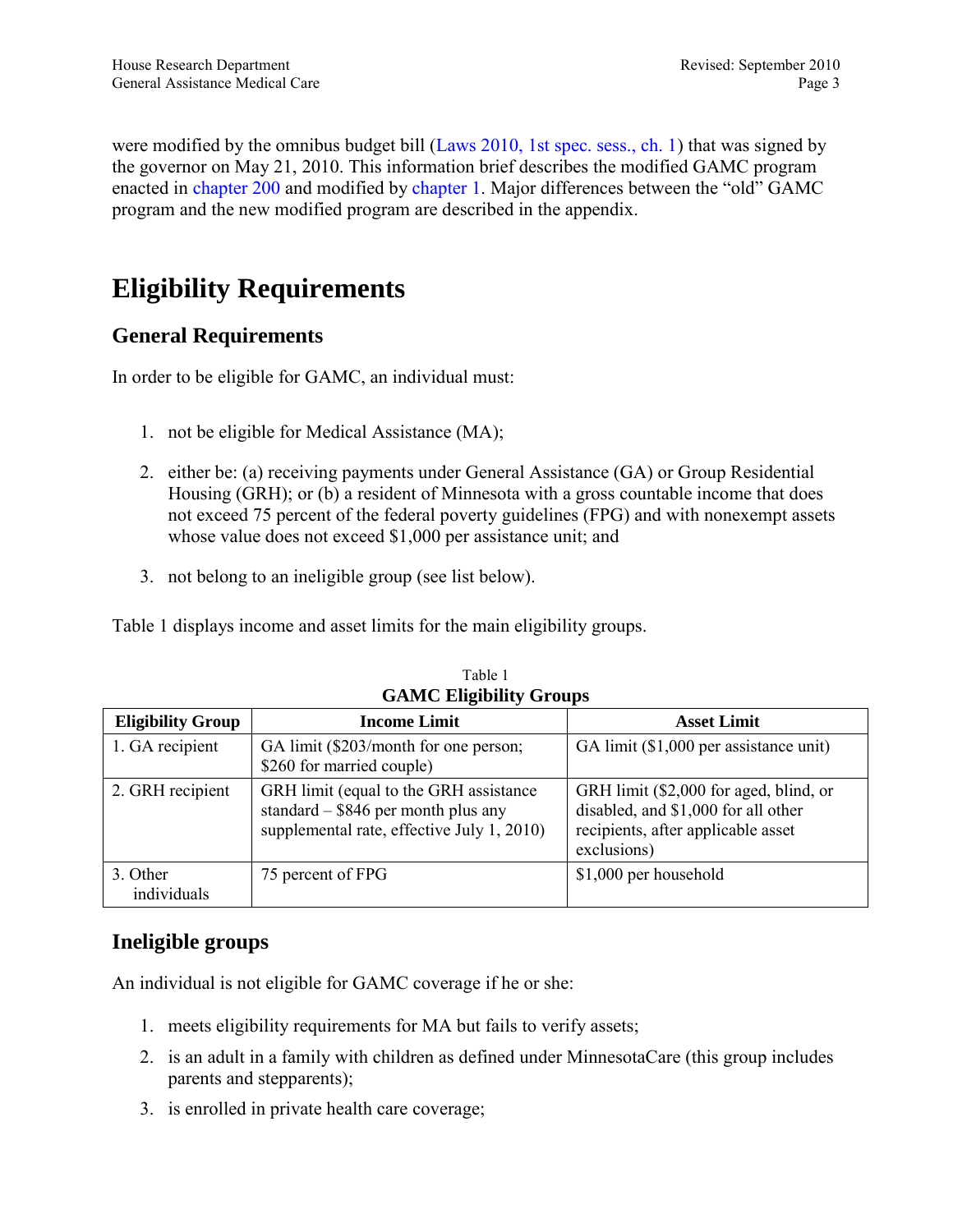- 4. is in a correctional facility, including a county correctional or detention facility as an individual accused or convicted of a crime, or is admitted to an inpatient hospital on a criminal hold order;
- 5. resides in the Minnesota sex offender program;
- 6. does not cooperate with the county agency to meet MA eligibility requirements;
- 7. does not cooperate with a county or state agency or the state medical review team in determining a disability or determining eligibility for Supplemental Security Income or Social Security Disability Insurance;
- 8. is an undocumented noncitizen or nonimmigrant; or
- 9. is ineligible for MA due to the deeming of a sponsor's income and resources.

#### **Eligibility Periods**

GAMC eligibility can begin no earlier than the date of application. Eligibility must be redetermined every six months. During each six-month eligibility period, GAMC recipients who continue to meet the GAMC eligibility criteria are not eligible for MinnesotaCare.

### **Residency**

To be eligible for GAMC, an individual must be a resident of Minnesota. A "resident" is defined as a person living in the state for 30 days, with the intention of making a home here and not for any temporary purpose. County agencies are required to waive the 30-day residency requirement in cases of medical emergencies. Migrant workers who have worked in Minnesota within the last 12 months and have earned at least \$1,000 in wages from this employment are exempt from the 30-day residency requirement. (See [Minn. Stat. § 256D.02,](https://www.revisor.mn.gov/statutes/?id=256D.02) subd. 12a)

#### **Asset Limits**

To be eligible for GAMC, the nonexcluded assets of applicants or enrollees cannot exceed \$1,000 per household. Asset exclusions are determined using the standards of the MA program.

Certain items are not considered assets when determining GAMC eligibility, including the following:

- The homestead
- Household goods and personal effects
- Personal property used as a regular abode
- A burial plot for each member of the household
- Life insurance policies and assets for burial expenses, up to the limits established for the Supplemental Security Income (SSI) program
- Capital and operating assets of a business necessary for the person to earn an income
- Insurance settlements for damaged, destroved, or stolen property, which are excluded for nine months and may be excluded for up to nine additional months under certain conditions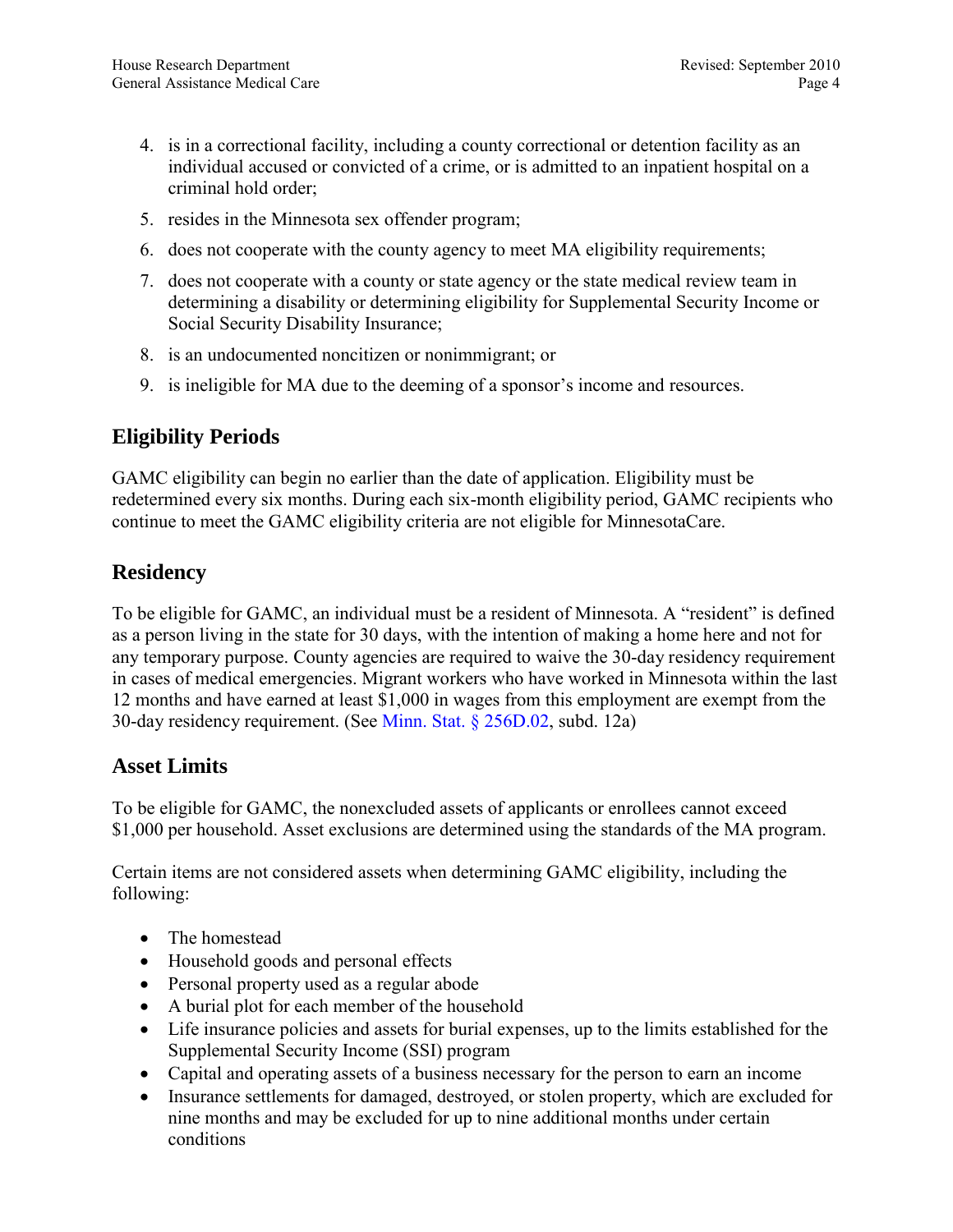<span id="page-4-1"></span>• One automobile that is used for transportation of the enrollee or a household member of the enrollee

#### **Income Limits**

The GAMC income limits for persons who are not receiving either GA or GRH payments are specified in Table 2.

| <b>Annual Household Income Limits for GAMC</b><br>(Effective April 1, 2010, through June 30, 2011) |            |  |
|----------------------------------------------------------------------------------------------------|------------|--|
| <b>Household Size</b>                                                                              | 75% of FPG |  |
|                                                                                                    | \$8,124    |  |
|                                                                                                    | 10,932     |  |
| Each Additional Person                                                                             | 2.808      |  |

Table 2

In determining whether an applicant or enrollee meets the program income limits, specified types of income, such as federal and state tax refunds and food support benefits, are excluded from gross income.

#### **MinnesotaCare for Persons Also Eligible for GAMC**

The MinnesotaCare program is a potential coverage option for individuals who would otherwise be covered under GAMC. One reason is that the MinnesotaCare income and asset limits are higher than the respective limits for GAMC. However, some MinnesotaCare program features may make that program less than an ideal fit for the former GAMC population, in part because MinnesotaCare: (1) requires enrollees to pay a monthly premium; (2) does not allow coverage from the date of application as does GAMC; and (3) applies a \$10,000 annual limit on inpatient hospital services provided to adults without children.

In addition, under the modified GAMC program, GAMC enrollees are not eligible for MinnesotaCare during a six-month GAMC eligibility period, as long as they continue to meet GAMC eligibility criteria.

### <span id="page-4-0"></span>**Covered Services**

#### **Fee-for-Service Transition Period**

GAMC enrollees received coverage under fee-for-service for the services specified in [Minnesota](https://www.revisor.mn.gov/statutes/?id=256D.03)  [Statutes 2009 Supplement, section 256D.03,](https://www.revisor.mn.gov/statutes/?id=256D.03) subdivision 4, during the two-month transition period from April 1, 2010, through May 31, 2010. These were the services required to be covered under the "old" GAMC program. Managed care plan enrollment for GAMC enrollees ended March 31, 2010.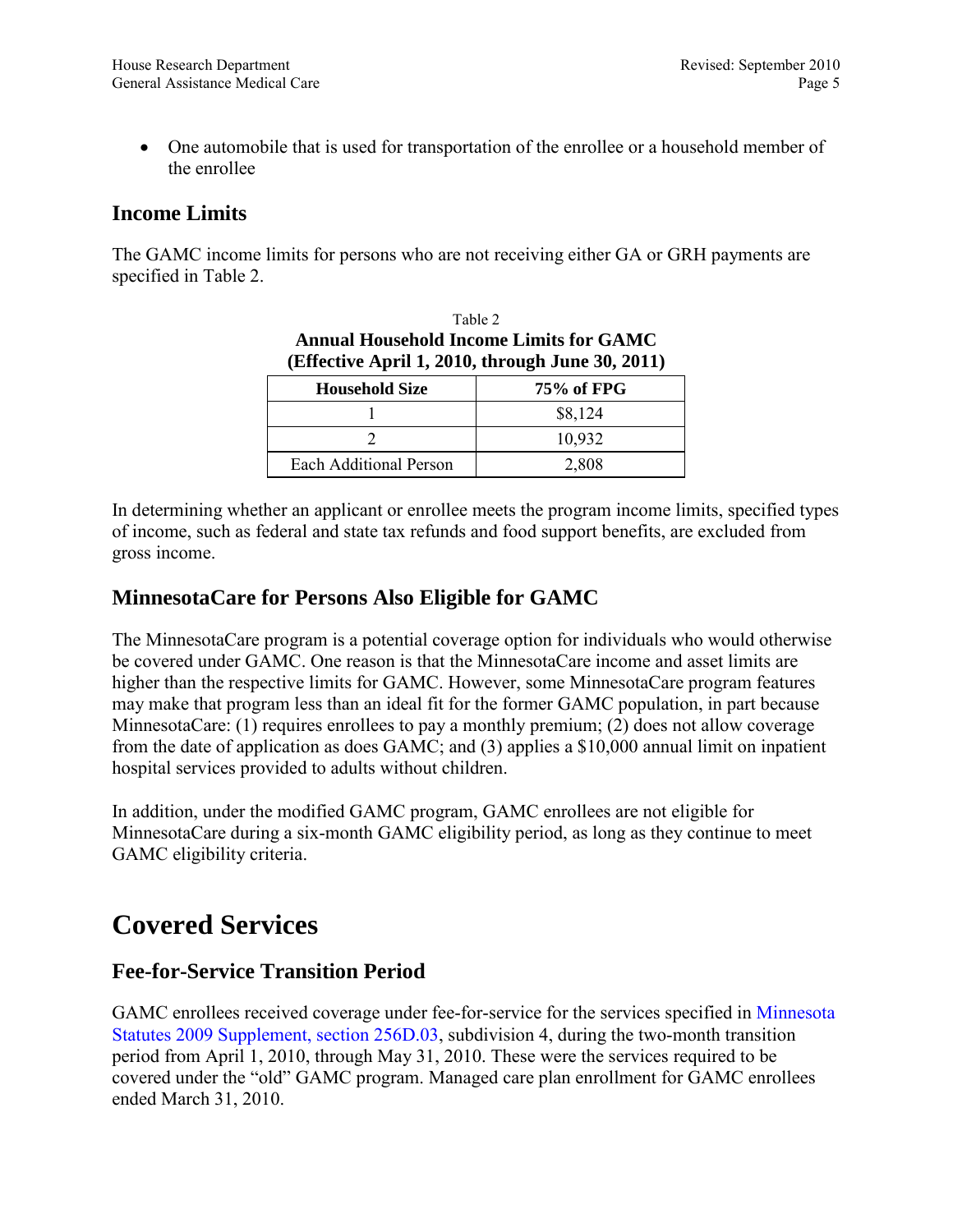### **Coordinated Care Delivery Systems**

Beginning June 1, 2010, GAMC enrollees have been able to receive services through a coordinated care delivery system (CCDS). A CCDS must either: (1) provide a standard set of services specified in law (a modification of the benefit set required under the "old" GAMC program); or (2) develop an alternative set of services that meets more general criteria specified in law. The four CCDSs that began operating June 1, 2010, have each chosen to provide an alternative set of services. (See Table 3 for a list of CCDSs.)

The alternative benefit set is "a set of comprehensive and medically necessary health services that the recipients might reasonably require to be maintained in good health and that has been approved by the commissioner…." These services include, but are not limited to, the following:

- Emergency care
- Medical transportation services
- Inpatient hospital and physician services
- Outpatient health services
- Preventive health services
- Mental health services
- Prescription drugs administered in a clinic or other outpatient setting

Outpatient prescription drug coverage and medication therapy management are provided on a fee-for-service basis and funded through the prescription drug pool (see below).

Chemical dependency services reimbursed through the Consolidated Chemical Dependency Treatment Fund unde[r chapter 254B a](https://www.revisor.mn.gov/statutes/?id=254B)re not reimbursed through GAMC.

The standard set of services under the modified GAMC program consists of the following services<sup>[3](#page-5-0)</sup>:

- Inpatient hospital services
- Outpatient hospital services
- Services provided by Medicare-certified rehabilitation agencies
- Prescription drugs
- Equipment necessary to administer insulin and monitor blood sugar level for treatment of diabetes
- Eyeglasses and eye examinations
- Hearing aids
- Prosthetic devices, if not covered by veterans benefits
- Laboratory and x-ray services
- Physician services

<span id="page-5-0"></span> $3$  The following services covered by the "old" GAMC program under section  $256D.03$ , subdivision 4, paragraph (a), are not covered by the standard set of services of the modified GAMC program (see [§ 256D.031,](https://www.revisor.mn.gov/statutes/?id=256D.031)  subd. 4): (1) medical supplies and equipment, and Medicare premiums and cost-sharing; and (2) medical equipment not specifically listed when their use will prevent the need for costlier services.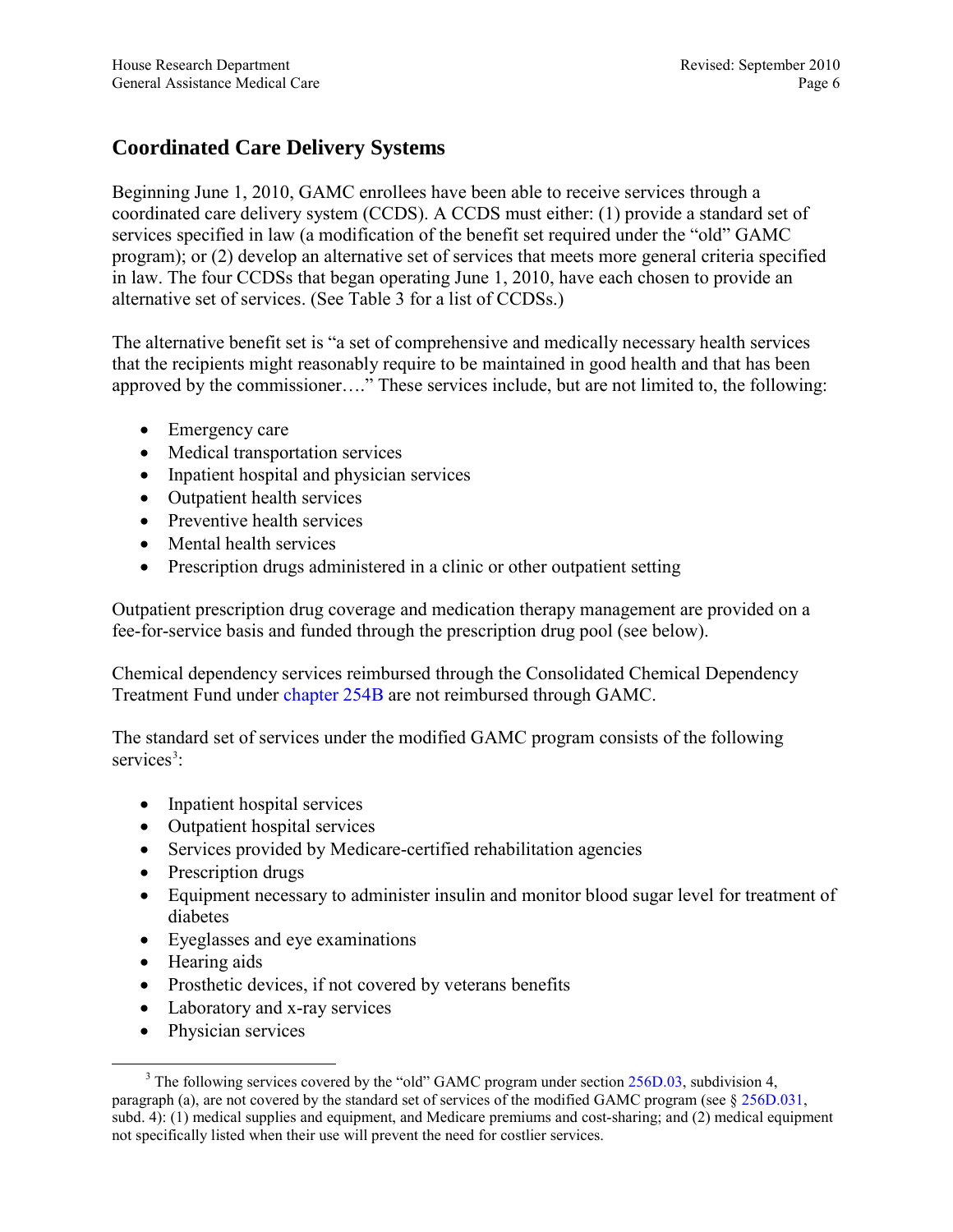- <span id="page-6-1"></span>• Medical transportation, except special transportation
- Chiropractic services as covered under MA
- Podiatric services
- Dental services
- Mental health services covered under MA
- Certain nurse practitioner services
- Services provided by a certified public health nurse or registered nurse practicing in a public health nursing clinic
- Telemedicine consultations, to the extent covered under MA
- Care coordination and patient education services provided by a community health worker as allowed under MA
- Sign language interpreter services when provided by a health care provider during the course of treatment

#### **Cost-Sharing**

GAMC recipients are subject to the following copayments:

- \$25 for nonemergency visits to an emergency room
- \$3 per brand-name prescription and \$1 per generic prescription, subject to a \$7 per-month limit. Antipsychotic drugs are exempt from copayments.

Health care providers are responsible for collecting the copayment; GAMC reimbursement to a provider is reduced by the amount of the copayment. A provider cannot withhold services from an enrollee who does not pay the copayment.<sup>[4](#page-6-2)</sup>

### <span id="page-6-0"></span>**Service Delivery**

Beginning April 1, 2010, through May 31, 2010, all GAMC recipients received services through a fee-for-service system. Prior to April 1, 2010, most GAMC recipients received services through managed care and county-based purchasing plans.

Since June 1, 2010, GAMC recipients have been able to enroll in a coordinated care delivery system. GAMC recipients who do not enroll in a CCDS have the option of obtaining services from hospitals not participating in a CCDS. For the period June 1, 2010, through February 28, 2011, these hospitals can receive payment for these services from a temporary uncompensated care pool.

<span id="page-6-2"></span><sup>&</sup>lt;sup>4</sup> [Minnesota Statutes, section 256B.0631,](https://www.revisor.mn.gov/statutes/?id=256B.0631) subdivision 4, allowed providers who routinely refused services to individuals with uncollected debt to include uncollected copayments as bad debt and deny services to enrollees. The Ramsey County District Court in *Dahl et al. v. Goodno*, court file number C9-04-7537, ruled that this provision was preempted by federal law. This provision was repealed January 1, 2009.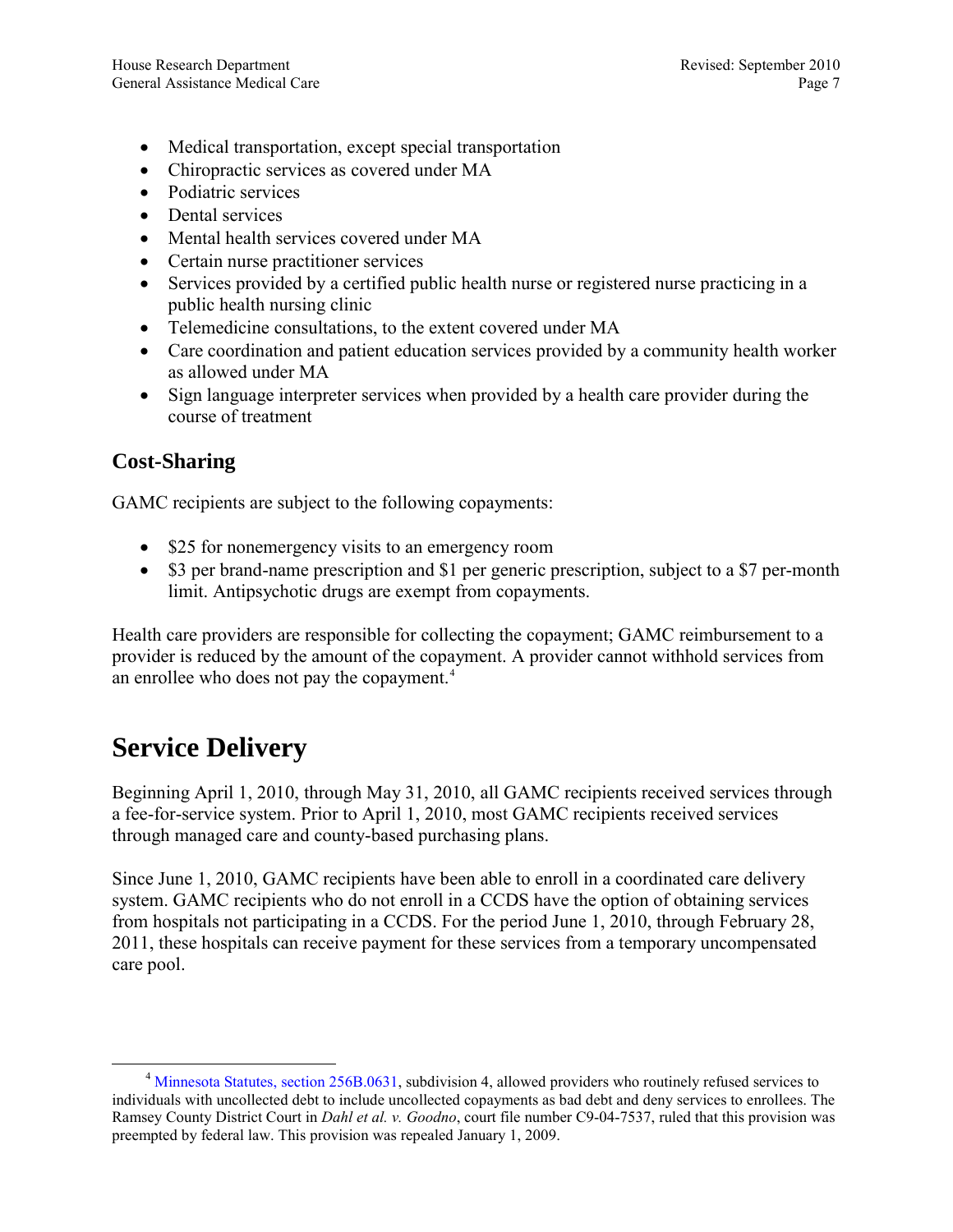Since June 1, 2010, all GAMC recipients, whether or not they are enrolled in a CCDS, receive GAMC fee-for-service coverage for outpatient prescription drugs and medication therapy management. Providers are reimbursed for these services from a prescription drug pool.

#### **Fee-for-Service Transition Period**

For the period April 1, 2010, through May 31, 2010, GAMC was paid for under fee-for-service, with payments rates for services other than outpatient prescription drugs paid for at 37 percent of the rate in effect on March 31, 2010. During this period, outpatient prescription drugs were paid for at the MA fee-for-service payment rate.

#### **Coordinated Care Delivery Systems**

**CCDS requirements.** Since June 1, 2010, GAMC recipients have been able to receive services from hospitals that have developed and implemented coordinated care delivery systems. A CCDS is required to: (1) provide the required covered services to enrollees of the CCDS; (2) establish a process to monitor enrollment and ensure the quality of care; (3) in cooperation with counties, coordinate the delivery of health care services with specified housing-related services; and (4) adopt innovative and cost-effective methods of care delivery and coordination. A CCDS hospital may contract with clinics and other providers to deliver services, and is required to contract with certain essential community providers<sup> $5$ </sup> to the extent practicable.

**Recipient enrollment.** GAMC recipients are allowed to enroll in any available CCDS statewide and may choose among systems if more than one CCDS is available. Enrollees must agree to receive all nonemergency services through the CCDS. If a GAMC recipient does not choose a CCDS, DHS may assign that recipient to a CCDS. However, in its agreements with the four CCDSs that began delivering services June 1, 2010, the state agreed not to assign recipients to a CCDS during the first six months of the modified program.

Enrollment in a CCDS is for six-month periods, except that the initial enrollment period is for six months or until the end of the recipient's GAMC eligibility period, whichever occurs first. A recipient who continues to meet GAMC eligibility criteria is not eligible to enroll in MinnesotaCare during a period of CCDS enrollment.

**CCDS contracts.** The authorizing legislation allowed hospitals meeting specified criteria related to GAMC net patient revenue<sup>[6](#page-7-1)</sup> to contract with the Commissioner of Human Services to provide CCDS services beginning June 1, 2010. The commissioner was also given the authority to

<span id="page-7-0"></span><sup>&</sup>lt;sup>5</sup> These essential community providers are those defined in section  $62Q.19$ , subdivision 1, paragraph (a), clauses (1) and (2); they are entities that have demonstrated ability to integrate supportive and stabilizing services with medical care for uninsured populations and high-risk, special needs, and underserved populations, and that demonstrate a commitment to serving low-income and underserved populations by having nonprofit and tax-exempt status, charging for services based on a sliding scale, and not restricting access or services due to client financial limitations.

<span id="page-7-1"></span> $6$  A hospital qualified to provide services beginning June 1, 2010, if: (1) during calendar year 2008, its fee-forservice GAMC payments were equal to or greater than \$1.5 million or 1.3 percent of net patient revenue; or (2) a contract with the hospital was necessary to provide geographic access or ensure that at least 80 percent of enrollees have access to a CCDS.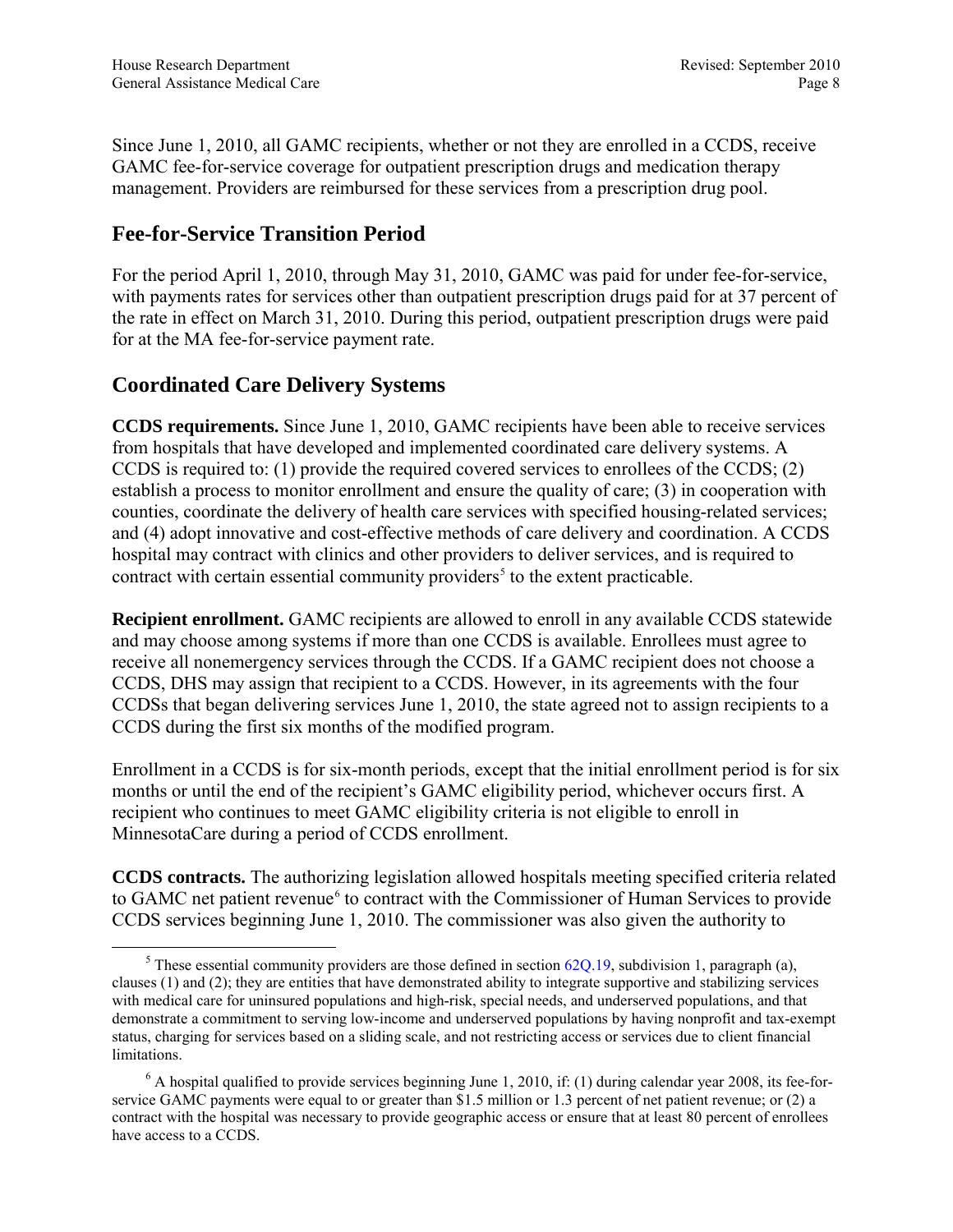contract with additional hospitals if this was necessary to provide geographic access or to ensure that at least 80 percent of GAMC enrollees have access to a CCDS. Beginning December 1, 2010, any Minnesota hospital will be allowed to contract with the commissioner to establish a CCDS.

Hospitals can enter into CCDS contracts on a quarterly basis on June 1, September 1, December 1, and March 1. Participation is effective for a 12-month period and may be renewed for successive 12-month periods.

The commissioner included GAMC enrollment limits in contracts with the CCDSs that had applied to implement CCDS services beginning June 1, 2010. The enrollment limit provision essentially requires a CCDS to serve, at a minimum, a proportion of GAMC recipients equal to the proportion of GAMC fee-for-service inpatient and outpatient hospital payments it received in calendar year 2008, relative to the total of these payments for all hospitals for calendar year 2008. Enrollment limits are recalculated at the beginning of each contract quarter, based on current GAMC enrollment.

More specifically, the enrollment limit provision in the contracts allows a CCDS, no sooner than 60 days after the effective date of the contract, to notify DHS if its CCDS enrollment is greater than the its pro rata share of enrollment for the entire program. The pro rata share of enrollment for a CCDS is the proportion of GAMC inpatient and outpatient fee-for-service payments paid to the grantee for calendar year 2008 relative to inpatient and outpatient fee-for-service payments made by the entire GAMC program for calendar year 2008. This pro rata share is applied to the average monthly total of GAMC program recipients for the most recent calendar quarter for which the information is available. Once DHS verifies that this enrollment limit has been reached, DHS is required to suspend further enrollment of GAMC recipients into the CCDS. If this does not eliminate the inequitable enrollment distribution within 30 days, DHS is required to consult with the CCDS to determine additional actions to be taken. DHS can reopen enrollment for a CCDS if GAMC enrollment in the CCDS is at least 10 percent below its enrollment limit.

The table below lists the hospitals that are delivering services to GAMC enrollees through a CCDS and their respective enrollment limits. Each of these hospitals began delivering CCDS services on June 1, 2010.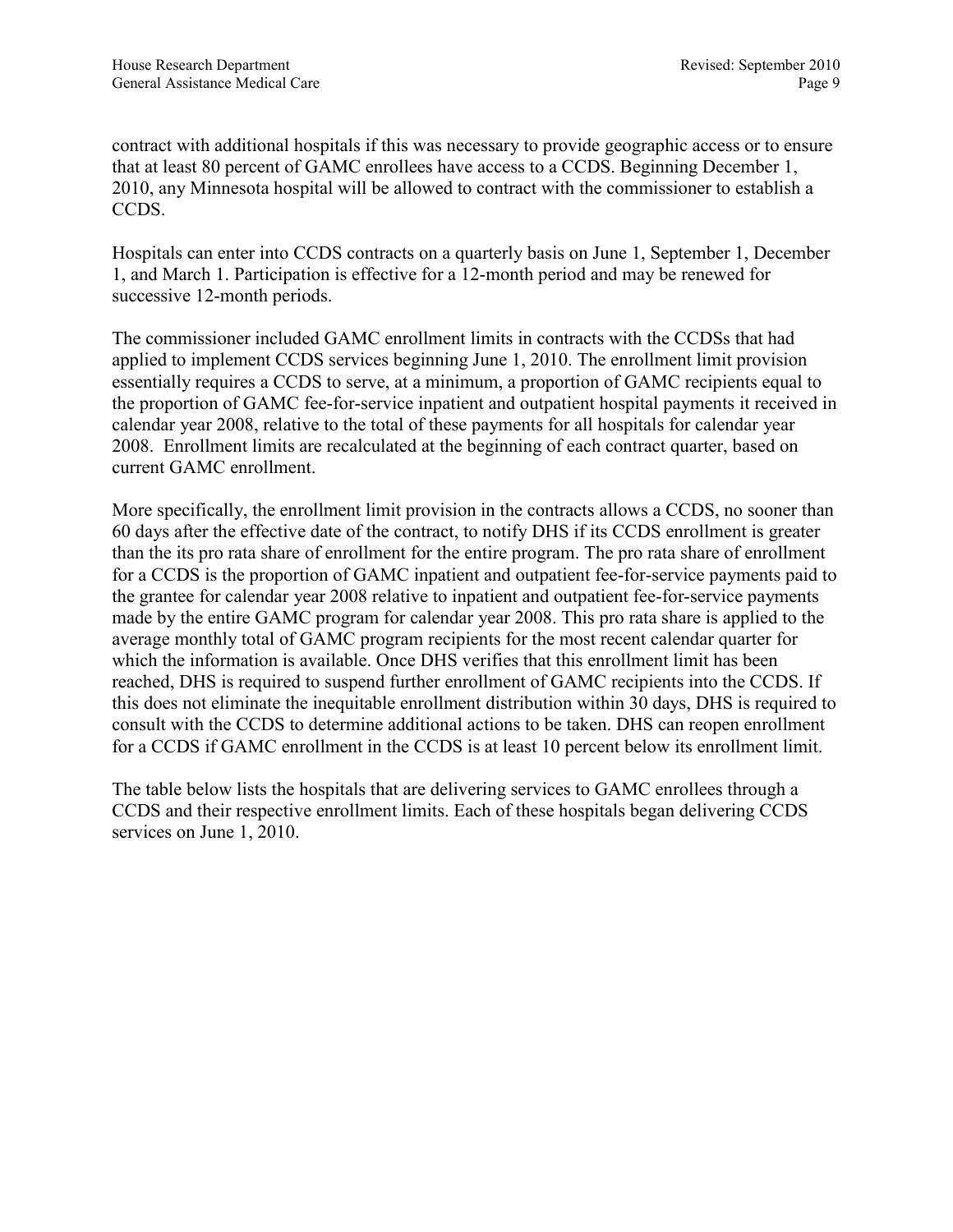| <b>CCDS</b>                                            | <b>Enrollment Percentage</b> | <b>Second Quarter Enrollment Limit-</b><br><b>Number of Enrollees*</b> |
|--------------------------------------------------------|------------------------------|------------------------------------------------------------------------|
| Hennepin County<br>Medical Center                      | 26.08%                       | 8,249                                                                  |
| North Memorial Medical<br>Center                       | 5.34                         | 1,689                                                                  |
| Regions Hospital                                       | 9.36                         | 2,961                                                                  |
| University of Minnesota<br>Medical Center,<br>Fairview | 6.61                         | 2,091                                                                  |

#### Table 3 **CCDS Hospitals and Enrollment Limits**

\* This enrollment limit applies for the contract quarter September 1, 2010, through November 30, 2010. The limit is calculated by multiplying the average monthly GAMC enrollment for the most recent calendar quarter for which the information is available (in this case, 31,630 for the calendar quarter ending June 30, 2010) by the enrollment percentage. This compares to an average monthly GAMC enrollment of 37,023 for the calendar quarter ending March 31, 2010, which was used to calculate enrollment limits for the contract quarter that began June 1, 2010.

While all four of these CCDSs are located in the seven-county metropolitan area, enrollment in a CCDS is open to all enrollees statewide, subject to the enrollment limits. As of September 3, 2010, Hennepin County Medical Center was accepting new enrollees, Regions Hospital was accepting new enrollees only until September 8, 2010, and North Memorial Medical Center and University of Minnesota Medical Center, Fairview had reached their enrollment limits and were not accepting new enrollees.[7](#page-9-0)

The 2010 Legislature directed the commissioner to offer, to hospitals that plan to participate as a CCDS beginning September 1, 2010, the same contract terms related to an enrollment limit and financial liability protections as offered to hospitals that began CCDS participation on June 1, 2010.

**Payments to CCDSs.** Payments for CCDS services are allocated to participating CCDSs on a quarterly basis and are subject to the limits of the annual appropriation for this purpose. Payment to a specific CCDS is based on the pro rata share of the CCDS hospital's calendar year 2008 GAMC fee-for-service payments compared to all hospitals participating in the CCDS system, except that the pro rate share of GAMC payments is increased by 10 percent when calculating the allocations for four hospitals—Hennepin County Medical Center, Regions Hospital, St. Mary's Medical Center, and the University of Minnesota Medical Center, Fairview (St. Mary's Medical Center chose not to implement a CCDS beginning June 1). Allocations to hospitals not eligible for the higher payment percentage are to be reduced by a pro rata amount to keep allocations within the limits of available appropriations.

<span id="page-9-0"></span> $<sup>7</sup>$  More detailed information on current CCDS enrollment limits, and on whether a specific CCDS is still</sup> accepting new enrollees, can be found on the Department of Human Services website (www.dhs.state.mn.us/GAMC).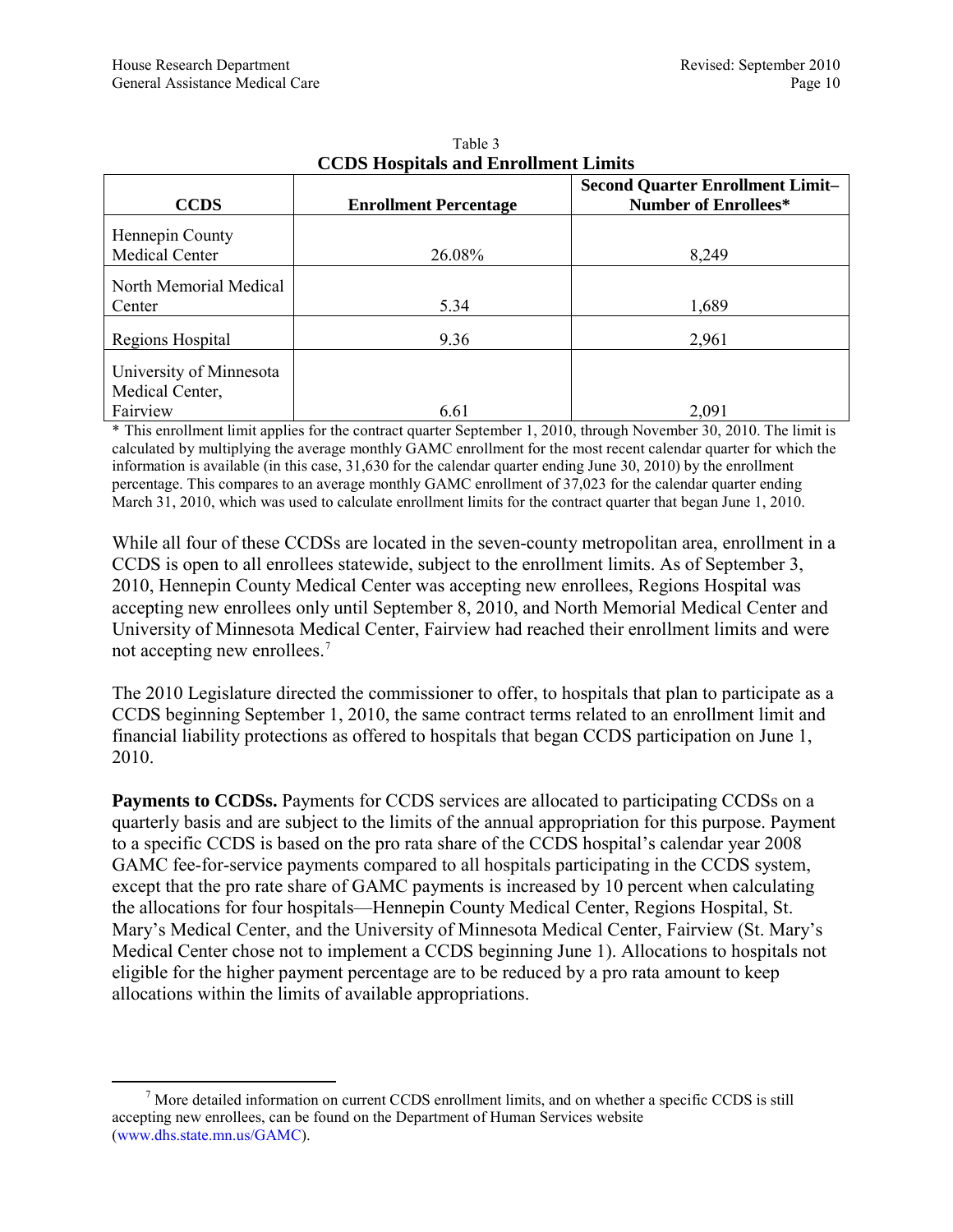<span id="page-10-1"></span>The commissioner may prospectively reallocate payments to hospitals twice a year to reflect actual CCDS enrollment. In addition, the 2008 base year for GAMC payments is to be updated by one calendar year each June 1, beginning June 1, 2011.

### **Temporary Uncompensated Care Pool**

A temporary uncompensated care pool is operational from June 1, 2010, through February 28, 2011. Payments from the pool are distributed, subject to the limits of the available appropriation, to hospitals that are not part of a CCDS, for inpatient and outpatient hospital expenses incurred serving GAMC recipients who have not enrolled in a CCDS. At this time, DHS plans to make uncompensated care payments to hospitals in December 2010 and May 2011.

The payment amount from the pool received by each hospital will be equal to the ratio of admissions and services provided by that hospital to GAMC recipients not enrolled in a CCDS, compared to the total of GAMC admissions and services provided by all hospitals to these recipients, multiplied against the amount of money in the uncompensated care pool. DHS is required to apply for federal matching funds for payments from the pool.

Outpatient prescription drugs are not eligible for payment through the temporary uncompensated care pool and are instead reimbursed by GAMC on a fee-for-services basis through the prescription drug pool.

#### **Prescription Drug Pool**

An outpatient prescription drug pool was established June 1, 2010. Money in the pool is used to reimburse pharmacies and other pharmacy service providers for covered outpatient prescription drugs and medication therapy management provided to both GAMC recipients enrolled in a CCDS and to GAMC recipients who are not enrolled in a CCDS. Payment is on a fee-for-service basis at current MA payment rates and is subject to the availability of funding.

If the commissioner forecasts that expenditures from the pool will exceed the appropriation, the commissioner may bring recommendations for resolving the shortfall to the Legislative Advisory Commission.

<span id="page-10-0"></span>A CCDS is required to pay to the commissioner quarterly assessments equal to 20 percent of payments for prescribed drugs provided to its enrollees.

### **Funding and Expenditures**

The GAMC program is funded solely by state dollars. There is no federal funding for GAMC. Beginning January 1, 1991, the state assumed responsibility for the historic county share of 10 percent of GAMC costs.

During state fiscal year 2009, the state spent \$288,133,272 in payments to health care providers for GAMC services, provided to an average of 31,961 enrollees per month.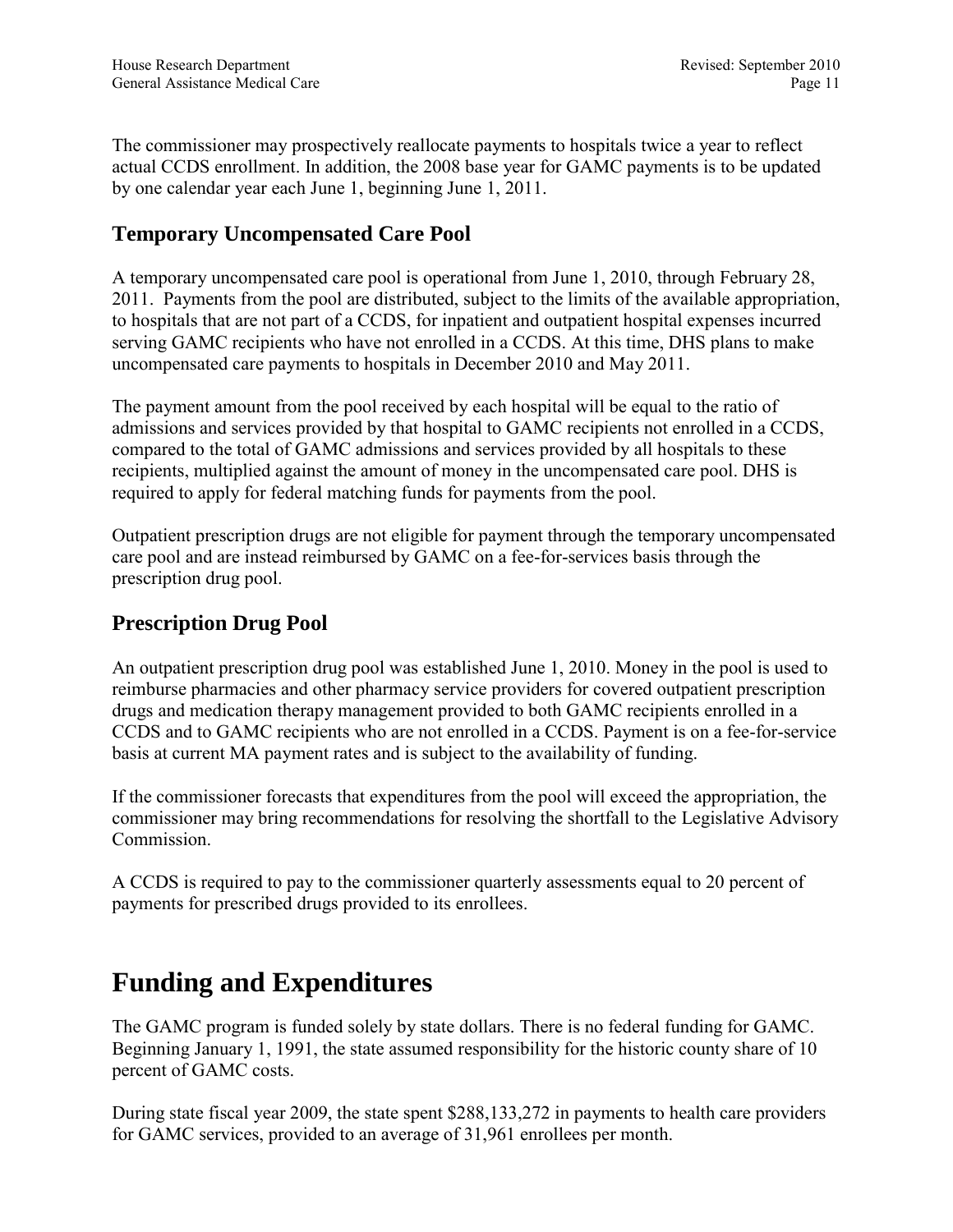Table 4 displays the amounts appropriated by the 2010 Legislature for the modified GAMC program.

| Legislative Appropriations for the Modified GAMC Program  |                      |                |                |              |
|-----------------------------------------------------------|----------------------|----------------|----------------|--------------|
|                                                           | FY 2010 <sup>8</sup> | <b>FY 2011</b> | <b>FY 2012</b> | FY 2013      |
| <b>Fee-for-Service</b>                                    |                      |                |                |              |
| <b>Transition Period</b>                                  | \$28,000,000         | \$0            | \$0            | \$0          |
| <b>CCDS Payments</b>                                      | 5,500,000            | 65,500,000     | 65,500,000     | 65,500,000   |
| <b>Temporary</b><br>Uncompensated<br><b>Care Pool</b>     | 1,538,000            | 28,462,000     | 0              |              |
| <b>Prescription Drug</b><br>Pool (net of drug<br>rebates) | 2,800,000            | 33,200,000     | 33,200,000     | 33,200,000   |
| <b>Total</b>                                              | \$37,838,000         | \$127,162,000  | \$98,700,000   | \$98,700,000 |

| Table 4                                                         |
|-----------------------------------------------------------------|
| <b>Legislative Appropriations for the Modified GAMC Program</b> |

Source: House Fiscal Analysis Department

Unlike the "old" GAMC program, the modified GAMC program is not an entitlement. Enrollment is subject to CCDS enrollment limits. Funding for the CCDS system, temporary uncompensated care pool, and prescription drug pool is fixed, and absent legislative action, will not increase with additional enrollment or the provision of additional services.

<span id="page-11-0"></span><sup>&</sup>lt;sup>8</sup> This appropriation is in addition to the \$344 million for fiscal year 2010 appropriated by the 2009 Legislature (which the 2010 Legislature reduced by \$15.879 million).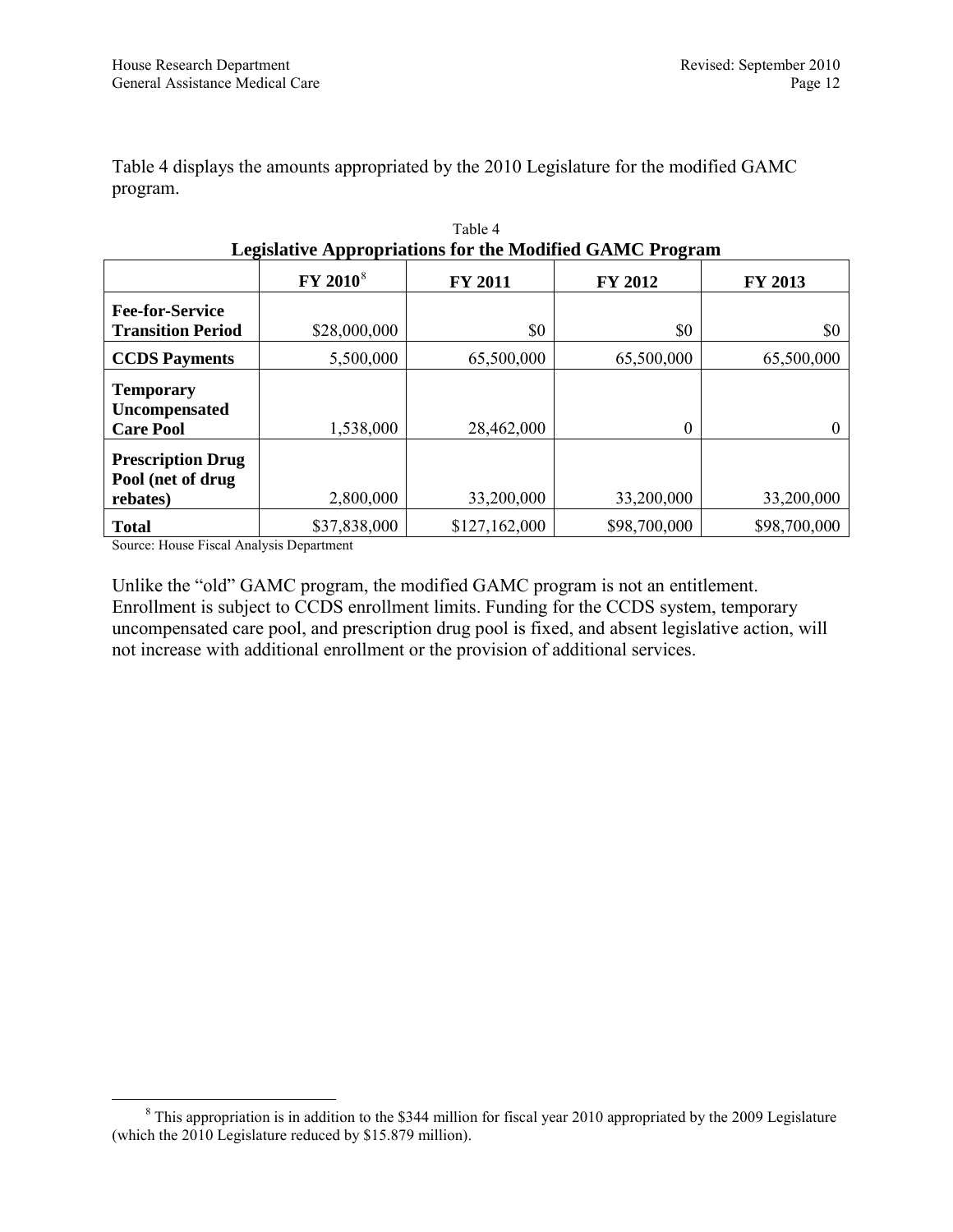### <span id="page-12-1"></span><span id="page-12-0"></span>**Appendix: Major Differences Between the Old and Modified GAMC Programs**

| <b>Old GAMC</b>                                                                                                                                 | <b>Modified GAMC</b>                                                                                                                                                                                                                                                                           |  |  |
|-------------------------------------------------------------------------------------------------------------------------------------------------|------------------------------------------------------------------------------------------------------------------------------------------------------------------------------------------------------------------------------------------------------------------------------------------------|--|--|
| <b>General eligibility</b>                                                                                                                      |                                                                                                                                                                                                                                                                                                |  |  |
| Must: (1) receive either GA or GRH; or                                                                                                          | Same                                                                                                                                                                                                                                                                                           |  |  |
| $(2)$ meet income (75% FPG) and asset (\$1,000 per<br>assistance unit) limits and be a Minnesota resident<br>(30-day durational residency); and | Same on income, asset, and eligibility criteria                                                                                                                                                                                                                                                |  |  |
| (3) be a member of a qualifying group <sup>9</sup>                                                                                              | Qualifying group requirement eliminated and the<br>following individuals are not eligible: those who<br>have private health coverage, are in a correctional<br>facility or admitted to a hospital on a criminal hold<br>order, and those residing in the sex offender<br>program <sup>10</sup> |  |  |
| Persons with income $>75\%$ and $\leq 175\%$ FPG<br>eligible for hospital-only coverage                                                         | Eliminated                                                                                                                                                                                                                                                                                     |  |  |
| Other eligibility criteria                                                                                                                      |                                                                                                                                                                                                                                                                                                |  |  |
| Must also meet other criteria, including:                                                                                                       | Same                                                                                                                                                                                                                                                                                           |  |  |
| $(1)$ are not MA eligible                                                                                                                       |                                                                                                                                                                                                                                                                                                |  |  |
| (2) cooperate with county agencies to apply for MA                                                                                              |                                                                                                                                                                                                                                                                                                |  |  |
| (3) are not undocumented persons or<br>nonimmigrants                                                                                            |                                                                                                                                                                                                                                                                                                |  |  |
| (4) are not ineligible for MA due to deeming of<br>sponsor income and resources                                                                 |                                                                                                                                                                                                                                                                                                |  |  |
|                                                                                                                                                 | Additional criteria: GAMC coverage is also not<br>available for persons who:                                                                                                                                                                                                                   |  |  |
|                                                                                                                                                 | are otherwise eligible for MA who fail to<br>verify assets                                                                                                                                                                                                                                     |  |  |
|                                                                                                                                                 | are adults in a family with children as<br>defined under MinnesotaCare                                                                                                                                                                                                                         |  |  |
|                                                                                                                                                 | do not cooperate in a disability<br>determination                                                                                                                                                                                                                                              |  |  |

#### <span id="page-12-2"></span>**Comparison of the Old and Modified GAMC Programs**

<span id="page-12-3"></span> <sup>9</sup> Qualifying groups are persons: (1) awaiting a disability determination; (2) unable to meet the MinnesotaCare residency requirement; (3) who are homeless; (4) who are Medicare eligible due to end-stage renal disease; (5) enrolled in private health coverage; (6) detained by law who met other criteria, or in a hospital on a criminal hold order; (7) receive treatment paid for by the Consolidated Chemical Dependency Treatment Fund; or (8) are residents of the Minnesota sex offender program.

<span id="page-12-4"></span> $10$  These were three of the eight qualifying groups under the old GAMC program (see footnote [9\)](#page-12-2).